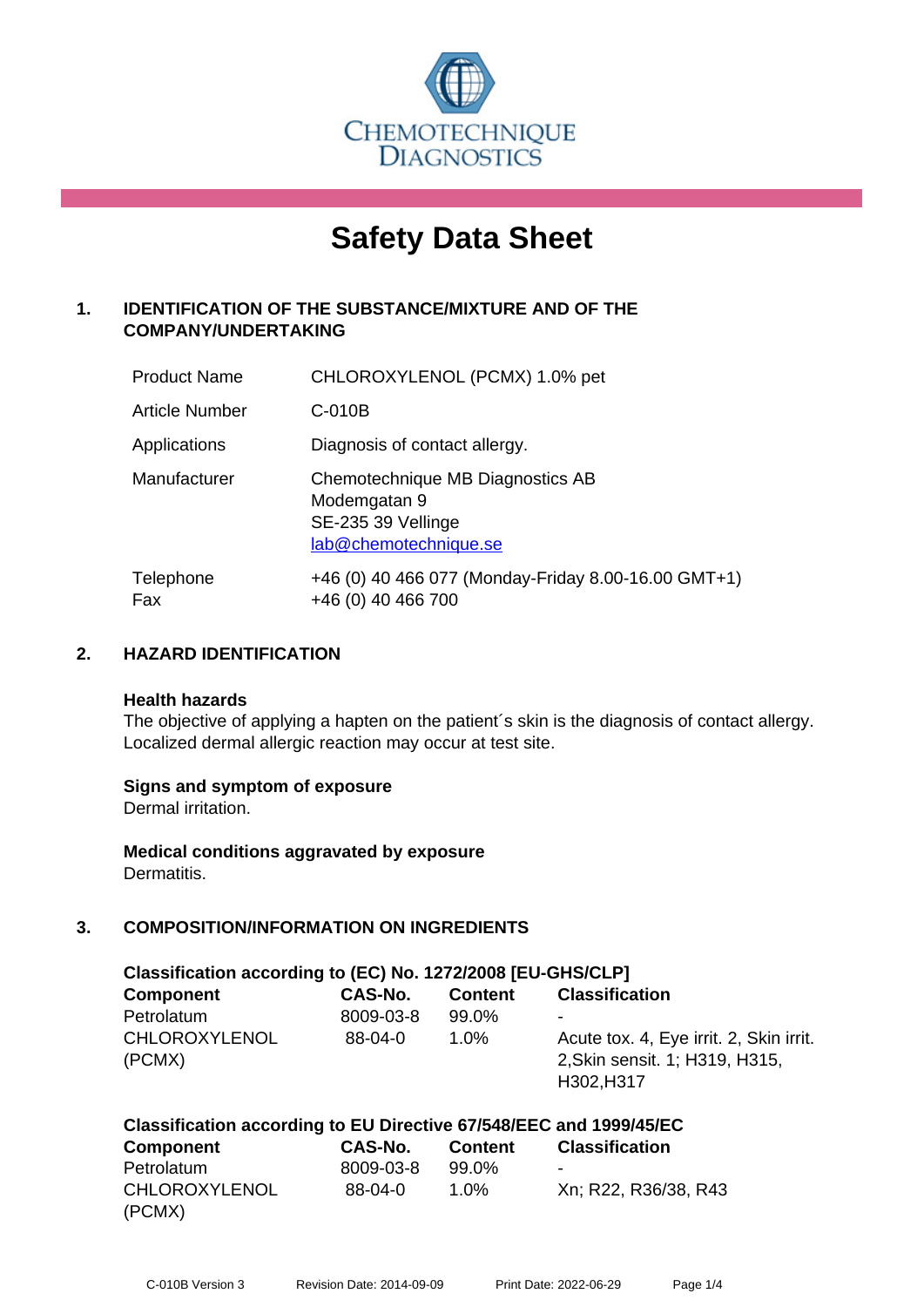#### **4. FIRST AID MEASURES**

**Emergency and first aid procedures**

Obtain medical attention.

#### **5. FIRE-FIGHTING MEASURES\***

#### **Suitable extinguish media**

CO2, powder or water spray. Fight larger fires with water spray or alcohol resistant foam.

# **For safety reasons unsuitable extinguishing agents**

Water with full jet.

# **Special protective equipment for fire-fighters** Wear self-contained respiratory protective device. Wear fully protective suit.

\*Data is shown for petrolatum only

#### **6. ACCIDENTAL RELEASES MEASURES**

**Steps to be taken if material is released or spilled** Contain and place in a closed container.

# **7. HANDLING AND STORAGE**

**Precautions to be taken in handling and storage** Store dark at 5-8°C. Avoid extended exposure to light. FOR EXTERNAL USE ONLY.

# **8. EXPOSURE CONTROLS/PERSONAL PROTECTION**

**Respiratory protection** Not required.

**Ventilation** Local exhaust.

**Protective gloves** Disposal gloves.

# **Eye protection**

Not required with normal use.

#### **Work/Hygienic practices**

Wash hands after each use.

#### **9. PHYSICAL AND CHEMICAL PROPERTIES**

Odour **Odourless** 

Appearance Ivory White Semi-solid

Melting point\* 50-55° C

Boiling point\* No data available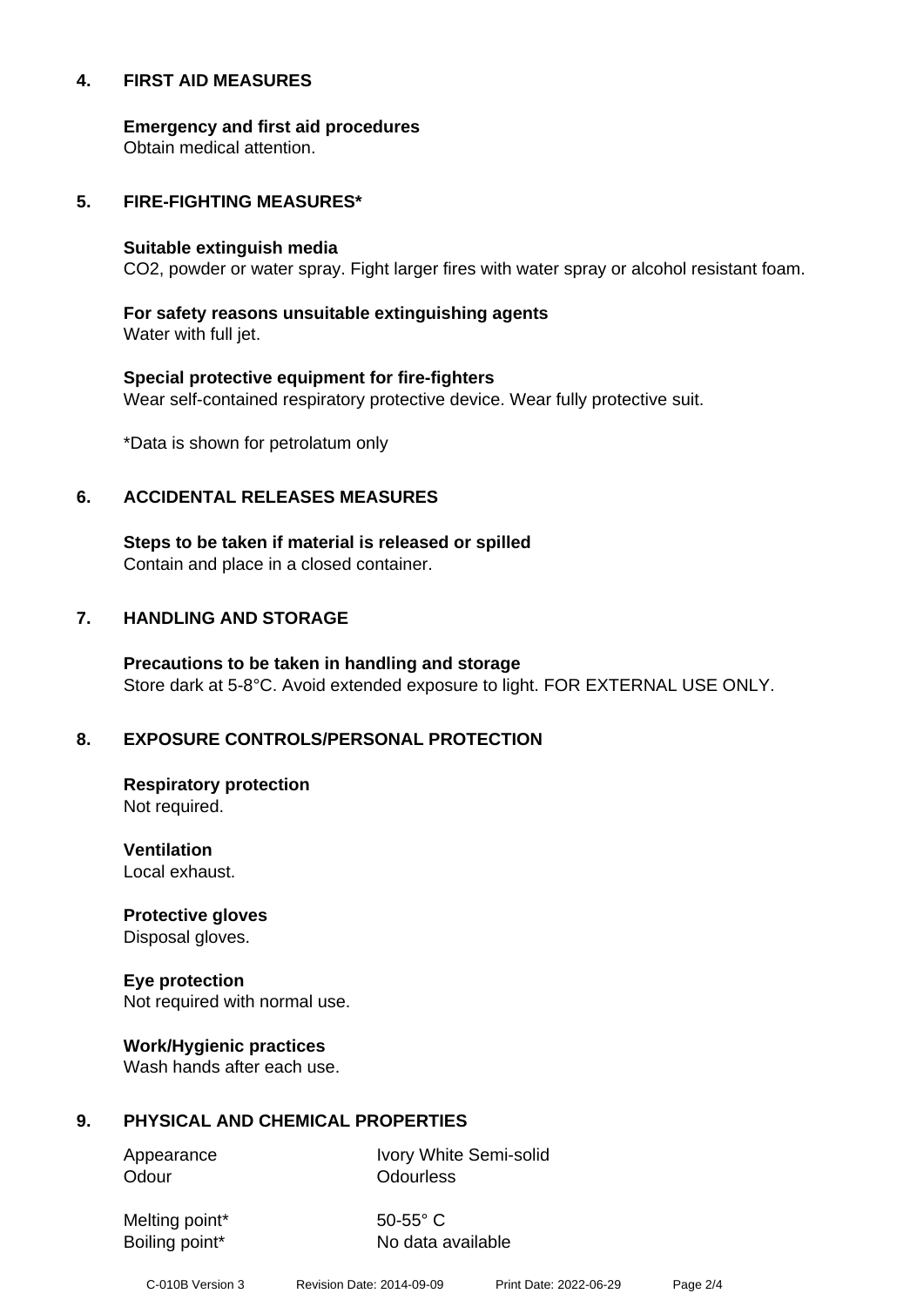Flash point\*  $>100^{\circ}$ C Density\* No data available. Solubility in/Miscibility with Water\*

Self ignition\* Product does not self ignite. Danger of explosion\* Product does not present an explosion hazard. Insoluble

\*Data is shown for petrolatum only

# **10. STABILITY AND REACTIVITY**

#### **Incompability**

May react with strong oxidizing agents.

#### **Stability**

Stable at recommended storage conditions.

#### **Hazardous byproducts**

Combustion may generate CO, CO2 and other oxides.

#### **Hazardous polymerization**

Will not occur.

#### **11. TOXICOLOGICAL INFORMATION**

No data available.

#### **12. ECOLOGICAL INFORMATION**

No data available.

#### **13. DISPOSAL CONSIDERATIONS**

#### **Waste disposal method**

Comply with federal, state/provincial and local regulation.

#### **14. TRANSPORT INFORMATION**

Not dangerous goods.

#### **15. REGULATORY INFORMATION**

The classification is according to the latest editions of the EU lists, and extended by company and literature data.

#### **16. OTHER INFORMATION**

#### **Text of H-statements and R-phrases mentioned in Section 3**

| Acute tox. 4     |                           | Acute toxicity (Category 4)  |          |  |
|------------------|---------------------------|------------------------------|----------|--|
| Eye irrit. 2     |                           | Eye irritation (Category 2)  |          |  |
| Skin irrit, 2    |                           | Skin irritation (Category 2) |          |  |
| C-010B Version 3 | Revision Date: 2014-09-09 | Print Date: 2022-06-29       | Page 3/4 |  |